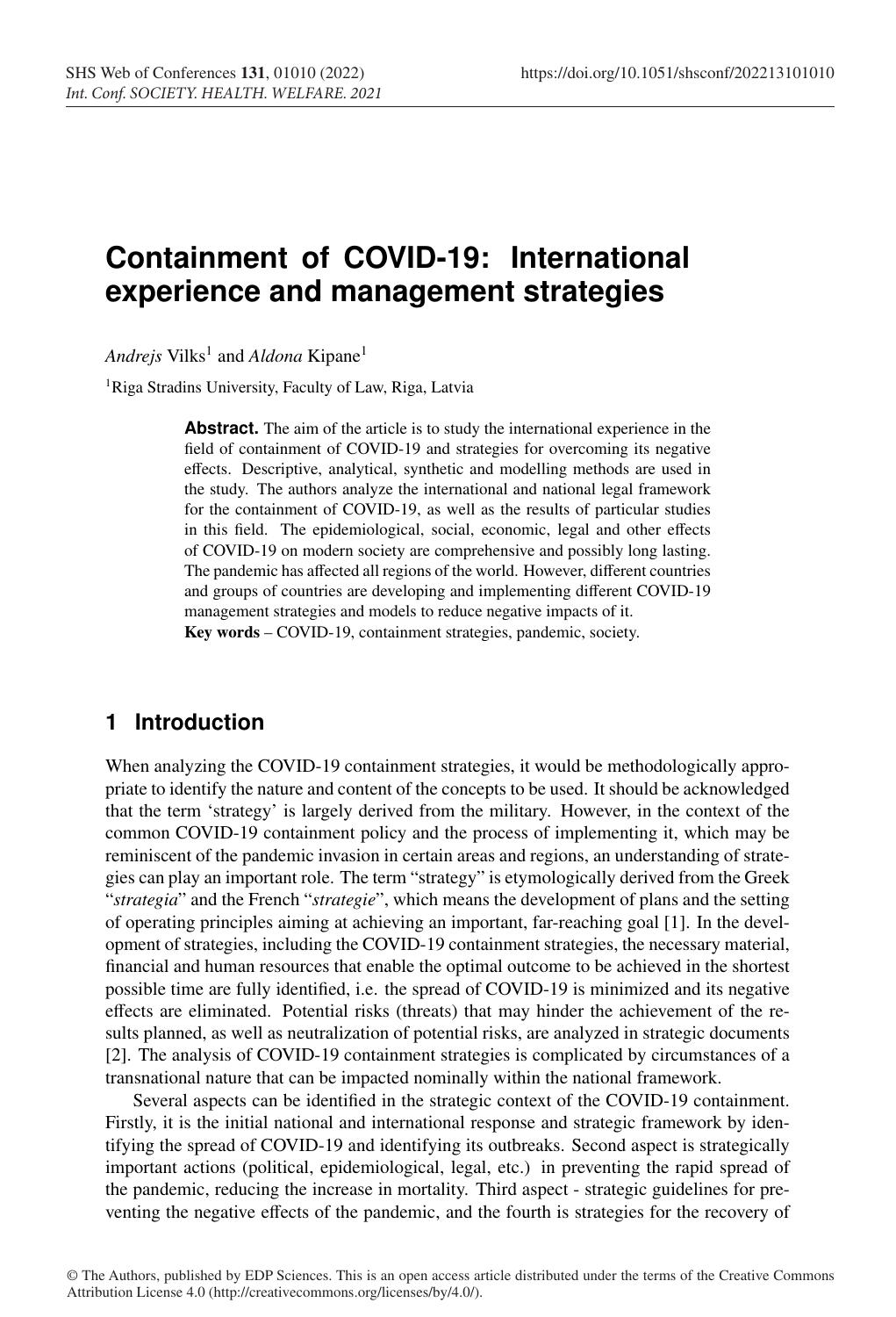the social and economic situation. The proposed strategic models of the COVID-19 containment relate to the process of pandemic spread, its evolution. Pandemic control strategies can be differentiated according to their coverage: (a) global (developed by the UN, the World Health Organization); (b) regional (e.g. European, developed by the European Commission, European Medicines Agency); (c) national (developed by individual countries); (d) local (strategies are developed within the framework of individual cities, counties, lands). There is no doubt that these strategies, their types and elements are interlinked and successive. However, measures to establish, spread and limit the pandemic and to manage its negative effects include specific tasks and activities.

## **2 Results and discussion**

In seeking to overcome the crisis caused by the coronavirus pandemic and by mitigating its negative effects, countries have developed and used different strategies and approaches to balance restrictive measures and the exercise of individual rights and freedoms. It should be acknowledged that looking at international experience in limiting COVID-19 several constructive and practical types of strategies can be identified. The WHO has developed a strategy to combat COVID-19 [3], which was updated on April 14 2020. The strategy recognizes that "The coronavirus (COVID-19) pandemic is exacting a huge toll on individuals, families, communities, and societies across the world. Daily lives have been profoundly changed, economies have fallen into recession, and many of the traditional social, economic, and public health safety nets that many people rely on in times of hardship have been put under unprecedented strain." The WHO states that the most important task for all countries is to control the pandemic by slowing the spread of the virus and reducing the number of deaths associated with COVID-19. The global strategic objectives are outlined in the strategy:

- Mobilize all sectors and communities to fight the pandemic.
- Control sporadic cases and clusters and prevent community transmission by quickly finding and isolating infected people.
- Prevent the spread of the virus by applying physical distance and restricting domestic and cross-border travel.
- Reduce mortality by providing medical care.
- Develop safe and effective vaccines and therapeutics.

The WHO points out that each national strategy has a crucial part to play in achieving global objectives. It must at a minimum, set a basis for coordination of the national and sub-national response, for mobilization of affected communities, provision of necessary medical and sanitary measures to stop the spread of the virus, for preparation of the health system to reduce mortality, medical staff safety and protection, and for preparation of a contingency plan to ensure vital functions.

Boston Consulting Group (BCG) has an interesting approach, which identifies several types of strategies for controlling the coronavirus and restarting the economy. BCG distinguishes the following types: (a) crush and contain; (b) flatten and fight; (c) sustain and support [4].

The Crush-and-contain strategy is characterized by the rapid imposition of restrictions, mass tests, treatment, quarantine and isolation of infected persons, and contact tracking. In addition, strict border controls are ensured. In such circumstances, economic activities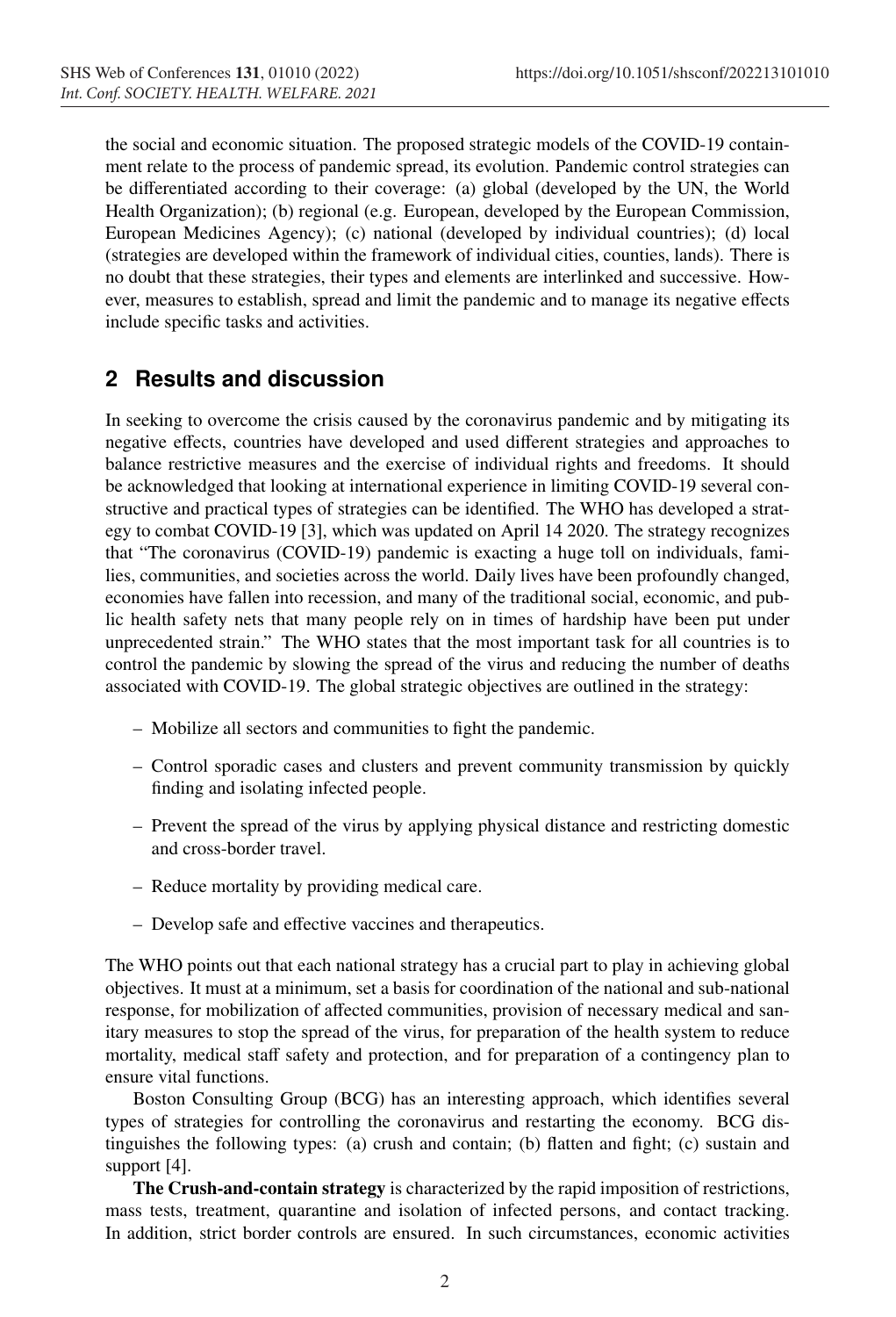(tourism, entertainment and catering, etc.) are restricted and closed in certain areas. A small number of countries have taken swift action to limit the spread of the coronavirus, and in some cases have managed to stop the transmission of the virus almost completely. However, it must be acknowledged that many countries do not have the potential and resources to maintain long-term and strict quarantine restrictions, carry out mass testing, and control individuals in quarantine and isolation. The Crush-and-contain strategy has been successfully implemented in Taiwan, China, New Zealand and South Korea.

The COVID-19 containment strategy of Taiwan is interesting and remarkable [5]. Taiwan already had severe experience with the outbreak of global SARS (Severe acute respiratory syndrome) in 2003. Taiwan's government was criticized for belated and inadequate response to public health protection and failure to take comprehensive measures, including restrictions on liberties and freedoms of individuals. In 2011, the Constitutional Court examined applications for unjustified restrictions on the rights of individuals during the epidemic in 2003. The Court found that compulsory physical checks, temporary detention or quarantine, or other similar conditions were not contrary to the principle of legal proportionality. The Constitutional Court warned the government that, despite the need to prevent and combat serious infectious diseases, the Communicable Disease Control Act (CDC) should set a mandatory quarantine period and lay down specific rules. It is important that for quarantined persons it advised to quickly identify and implement remedies and to provide for an appropriate compensation system.

On January 20, 2020, the Taiwan Centres for Disease Control (CECC) was established [6], external borders were closed; mass testing of the population, isolation and control of infected persons was organized. The Special Act for Prevention, Relief and Revitalization Measures for Severe Pneumonia with Novel Pathogens Special Act or COVID-19 was adopted on February 25, 2020. Social distancing, wearing of masks and other epidemiological safety measures were supported. Persons who were subject to isolation or quarantine or who had to take care of those isolated or quarantined were able to receive daily compensation of at least 1000 Taiwan dollars (EUR 30) for 14 days. Population vaccination took place. In Taiwan, the COVID-19 pandemic was significantly controlled, but companies, enterprises and activities were not necessarily closed or banned. However, taking into consideration the situation, many companies and enterprises were willing to voluntarily restrict activities and events or close down. It should be acknowledged that a number of sectors have been hit hard, including tourism, catering and transport companies. To compensate for the losses the government imposed subsidies, compensation, revitalization funds for industries that were in dire need of it. The additional funding amounts are 60 billion Taiwan dollars (EUR 1.8 billion). Taiwan's progress in the fight against the new coronavirus has demonstrated its ability to overcome the public health crisis quickly within a transparent, democratic and legal framework. Taiwan's healthcare system continues to work with civil society to identify the best solutions for effective public health. Due to these and other measures only 12 deaths, caused by COVID-19, were recorded in Taiwan by May 1, 2021.

The flatten and fight strategy is characterized by the fact that countries are seeking to maintain their economic activities, did not overload the healthcare system with population mass testing, and quarantine measures are mostly implemented at regional and local levels. Faced with a sharp increase in the number of coronavirus cases countries with appropriate strategies have introduced restrictions on social distancing and quarantine to avoid huge pressures on healthcare systems. Most countries in Europe, South and North America have failed to contain the initial coronavirus outbreak due to high population density or the delayed and inadequate response to the pandemic.

Singapore's pandemic containment model is linked to the fact that living with COVID-19 also means that the country does not completely close its borders. Prime Minister Lee has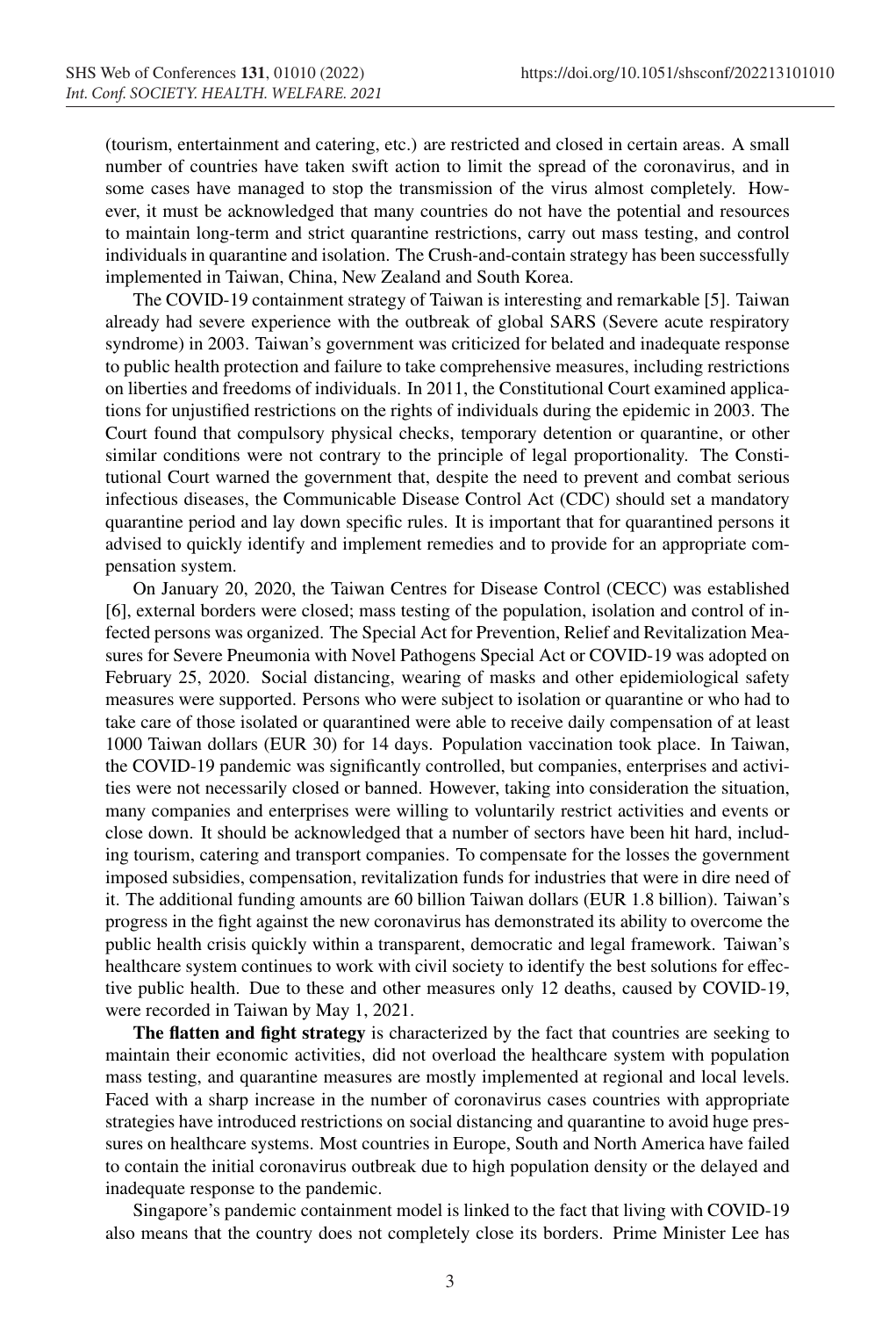acknowledged that the country needs food, essential supplies, workers, business and other travellers [7]. One must stay connected to the world, with effective safeguards and border restrictions to keep people of Singapore safe. As long as population is mostly vaccinated, there are possibilities to trace, isolate and treat those, who are infected; there are possibilities to prevent a severe and disastrous outbreak. In this new situation, when new coronavirus strains appear, the countries, which are united and disciplined, and introduce sensible safety measures, will be able to reopen their economies and to renew international connections. Introducing a new plan to limit the spread of COVID-19 in Singapore they try to live with the new pandemic, just like the flu. The "new normal" strategy will be based on four cornerstones: vaccination, testing, treatment and social responsibility [8]. It is assumed that COVID-19 is unlikely to disappear, but in time, the disease could become endemic. It is necessary to make the pandemic something less threatening like the flu, foot-and-mouth disease or chickenpox, and return to normal life. However, new mutations in COVID-19 may require additional vaccines in the future. In preparation for such a scenario, Singapore accepts the need to develop multi-annual vaccination programs. It has planned to change the current testing strategy in Singapore. It intends not to focus on tracking and isolating contacts, but to ensure safe events, social activities and travel. One of the key elements of the strategy is social responsibility of people. Individuals will have the opportunity to test themselves if necessary, to self-isolate in case of positive tests. Instead of daily monitoring for COVID-19 infection rates, attention will be paid to severe cases. The implementation of these measures will make it possible to lift restrictions, re-launch major measures, and normalize business activities and the re-establish travel.

The sustain-and-support strategy generally aims at maintaining the current governance model. This strategy characterizes by the abandonment of strict restrictive measures while maintaining segmented and moderate restrictions. Voluntary restrictive measures, such as the use of facial masks in public places, in transport, are pronounced. The strategy focuses on the development of herd immunity. Economic activities are fully maintained, but in some cases subject to restrictions. As a result, the overall quality of life of the population is almost unchanged, the gross domestic product of the countries is growing, and the public administration institutions and establishments remain highly reliable. The most striking example of this strategy is Sweden, whose approach bases on selective and mainly voluntary restrictions. It focuses on protecting vulnerable segments of the population, such as the elderly, while keeping a large part of society and the economy open. The goal is not so much to limit community spread as to manage it in order to build herd immunity, to maintain a healthy environment. The current number of cases of COVID-19 has not completely overwhelmed the Swedish healthcare system. Population as a whole has maintained their existing access to health services that is more sustainable and is likely to maintain citizens' trust and support over time. So far, survey data suggest that most Swedes support the approach of the government.

The implementation of these strategies may relate to national liberal or expansive traditions, the peculiarities of the legal framework, the prevailing cultural value system. In studying pandemic containment strategies B.Travica acknowledges that the public and political response to the COVID-19 outbreak is very dynamic and subject to frequent changes [9]. Analyzing the experience of Europe and other regions in the pandemic management, the conclusion is that there are three key types of strategies in limiting COVID-19. Liberal strategy is with the lowest restrictive measures for natural persons and legal persons (Sweden). Most restrictive measures are of a recommendatory nature. A repressive strategy is a strategy in which a number of countries impose regulatory restrictions for which there is a specific liability for breach. In certain periods the activities of people, enterprises and institutions are subject to strict control, curfew and quarantine are possible (Lithuania, Spain, Belgium). The third strategy, conditionally, is a hybrid strategy, which can be a combined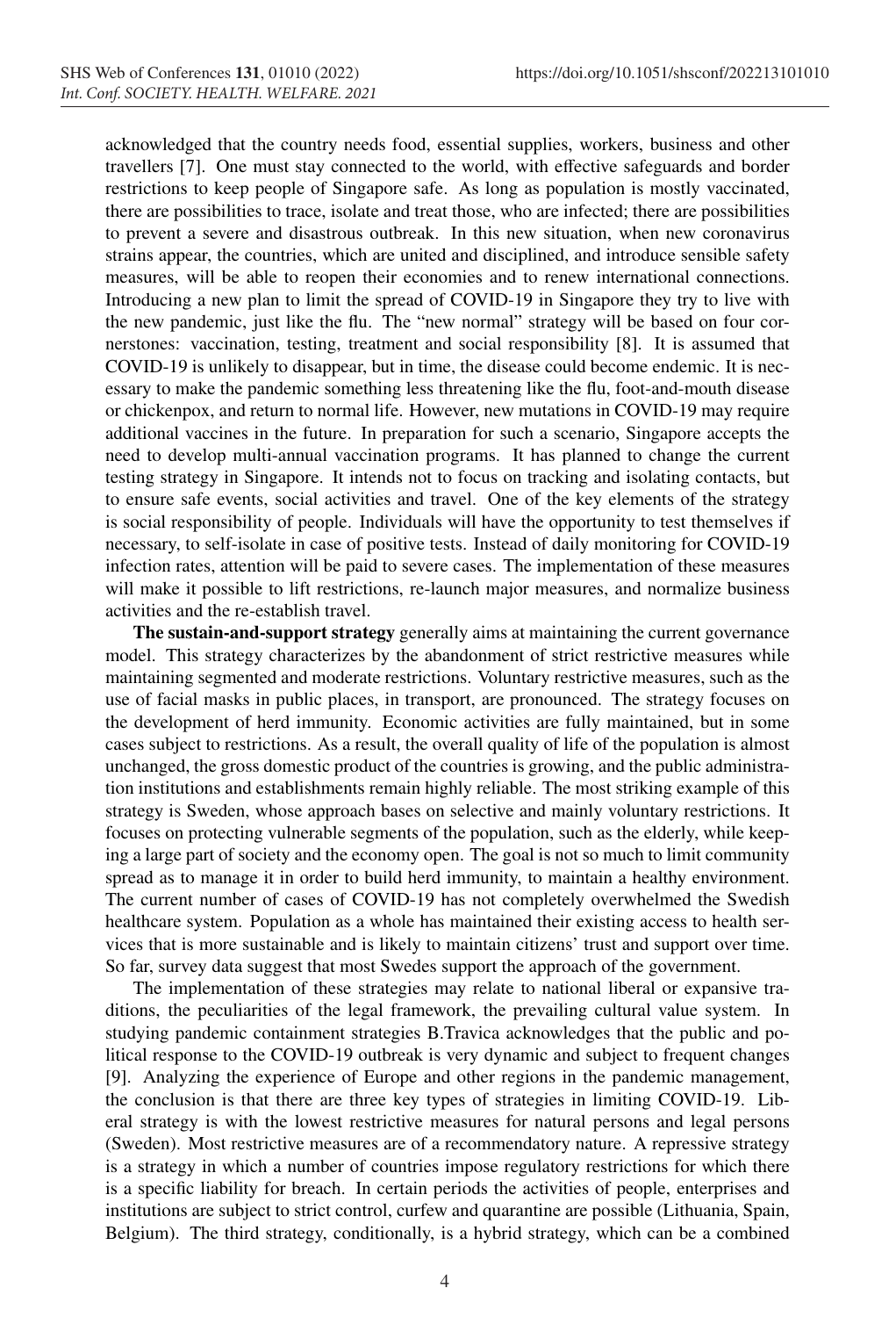liberal approach with normative restrictive measures (Latvia, Estonia). The movement of people is recorded by video technologies (running digital tracking, the application "Apturi-Covid" is installed), physical and social distance is common. Acceptance and implementation of appropriate strategies is undoubtedly linked to the epidemiological situation of countries, peculiarities of the legal system, cultural traditions, and technological possibilities.

Regardless of the practice of adopting and implementing strategies, legal experts and epidemiologists acknowledge that COVID-19 has not disappeared and cannot be destroyed. It has spread not only to humans in all regions of the world, but also to more than a dozen different animal species [10]. Global herd immunity, as one of the key factors in containment the pandemic, regardless of drastic or liberal strategies, is unreachable for a variety of reasons. In countries where vaccines are available a lot of people do not want to get vaccinated, for example, in Latvia, according to the results of the study "Mana Aptieka & Apotheka Veselibas indekss", 42% of respondents do not plan to get vaccinated [11]. Among them, 20% are completely convinced of their choice not to vaccinate, while 22% have indicated that they would rather. The results of the study show that the most common cause for non-vaccination of the population relates to the lack of confidence that the vaccine will be able to protect of the possible disease (49%). A sufficient proportion of respondents (44%) cite as a reason the fear that vaccination can cause side effects. At the same time, one third of respondents (29%) do not support vaccination at all. One in ten people (12%) believes that they have strong health and immunity, and is convinced that even COVID-19 would not have serious consequences. Thus, it can be concluded that it will not be possible to obtain herd immunity in Latvia when 70–80% of the population of the country would have been vaccinated. A strategy to encourage people to be vaccinated is of importance.

At the same time, it should also be acknowledged that many countries do not have enough vaccines at all or they are not available in the required quantities. On June 10, 2021, the Director of the World Health Organization (WHO) T.A. Ghebreyesus acknowledged that for six months since the first vaccines were administered, high-income countries have administered almost 44% of the world's doses [12]. Low-income countries have only vaccinated 0.4% of the population. The most disappointing of these statistics is that the unfavourable trend does not change over a sufficiently long time. There is no doubt that unequal vaccination threatens all countries, not only those with the fewest vaccines, which can only contribute to the further spread of the pandemic.

At present, one can also see that COVID-19 virus is modifying, with diverse origins, spreading trends, contagiousness, as well as resistance to individual vaccines, and so on. Consequently, it is logical to conclude that civilization will have to accept and live in a viruscovered world for an indefinite time. The COVID-19 response strategy needs to include new unplanned activities in line with the new trends in the spread of the pandemic. One of the most important strategic directions is informing the population about the state of COVID-19 spread, its trends and diagnostics of new modified virus types, primary preventive measures of possible infection. A major component of the pandemic prevention strategy is the vaccine as a highly mobile resource that can be used in regions with rapidly growing trends in COVID morbidity and new strains. There are currently no conclusions on whether all vaccines are equally effective and safe, especially if new strains of the virus are taken into account (Indian, Brazilian, of South Africa, etc.).

What should and could be done to significantly limit the pandemic and prevent new threats of its spread? Obviously, there is a need for qualified and responsible human resources, specialists in epidemiological services and in the healthcare system. Material and financial resources are of importance. However, a successful fight against the pandemic is not possible without a sound policy and a carefully balanced strategy. Effective epidemiological policy and constructive strategies shall base on obtaining of operational and objective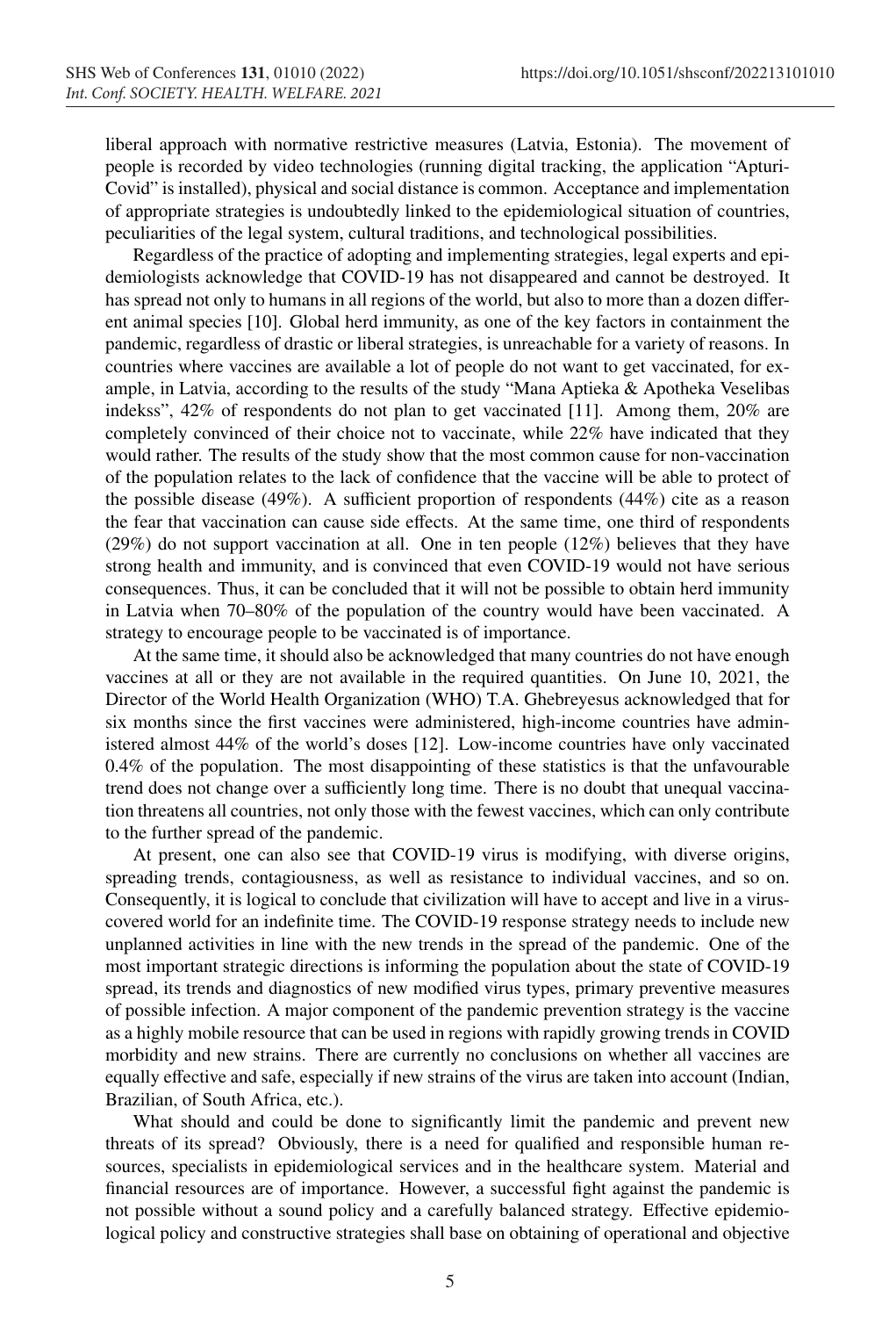information on the global, regional, national and selective pandemic situation. Accurate data on possible new outbreaks of the virus, possible modifications thereof, routes of transmission, and shortcomings in restrictive measures are needed. Qualified analysis of the information obtained provides opportunities for adjusting to the pandemic containment strategy and for making changes in the legal framework for the management of COVID-19. It is positive that in Latvia, on February 9, 2021, the Cabinet approved a strategy for reducing the spread of COVID-19 and maintaining public health. The aim of the strategy is to reduce rapidly the growing morbidity in Latvia. Human safety is at the heart of it. The COVID-19 long-term management strategy sets out three performance indicators. (a) In the field of health, the aim is to reduce the total number of new COVID-19 infections per 100,000 populations to 20 in 14 days. (b) In the field of economy, the plan is to ensure the growth of the gross domestic product in 2021 for at least 3.6%. (c) In the field of social security, it is intended to prevent the unemployment rate from rising above 10% [13]. Vaccination, the development of an appropriate strategy and its implementation are of great importance in limiting the spread of COVID-19. Vaccination strategies, bodies providing it, coordination centres base on the national framework for healthcare. However, in the context of the vaccination process, there are processes that are transnational in nature, difficult to determine and their content, the forms of activities and the tools used are anti-social in nature. With the decline of the COVID spread the lifting of restrictive measures and the movement of people across borders, intensive travel makes it necessary to establish and apply control mechanisms. In May 2021, the European Commission reached an agreement with the European Parliament on the introduction of a digital certificate in the European Union from July 1, 2021 [14]. The EU Digital COVID Certificate will significantly facilitate the free and safe movement of citizens within the European Union during the COVID-19 pandemic. This certificate will be introduced in EU Member States. It can already be issued and used by countries and will be available in all EU Member States. The certificate will certify that the eligible person has been vaccinated, recovered from COVID-19 or has received a negative test result. European Commission President Ursula von Leyen noted that "all EU citizens have the fundamental right to free movement within the EU. The EUDigital COVID Certificate, available in paper or digital format, will make it easier for Europeans to travel – either to see and their families and loved ones, or to earn a well-deserved holiday" [15].

It should be acknowledged that in addition to vaccination processes, the lifting of movement restrictions for vaccinated persons certain socially unfavourable and illegal manifestations developed. Since the first negative digital test certificates and corresponding certificates appeared, counterfeits of the relevant documents began to spread. In the Guardian, Jamie Grierson conducting a journalistic study, published data on the increased coverage of falsified COVID vaccines and test certificates and there is an increase in the relevant services [16]. More than 1,200 vendors operating in the UK and around the world offer fake documents with negative COVID test result of £25. By November 2020, researchers discovered about 20 Darknet web sellers, which grew to 600 in January 2021 and more than 1,200 by March. This Internet network can only be accessed with certain software. Telegram encrypted messaging service platform also has several channels, some of which have more than 1,000 subscribers, offering fake negative COVID test results and forged certificates. Israeli researchers also found evidence of falsification of NHS and US Centres for Disease Control and Prevention vaccine cards, along with fake test certificates, all of which are available for sale on the Darknet web using available platforms such as WhatsApp, Telegram and Jabber.

Due to the rapid spread of negative forged certificates, the German police have set up a special team to combat these crimes [17]. Investigating these crimes police in Cologne has recorded the use of encrypted couriers, whose identity is difficult to establish. Fake certificates are offered with possible origins from vaccination centres in Weimar, Kamenz, Munich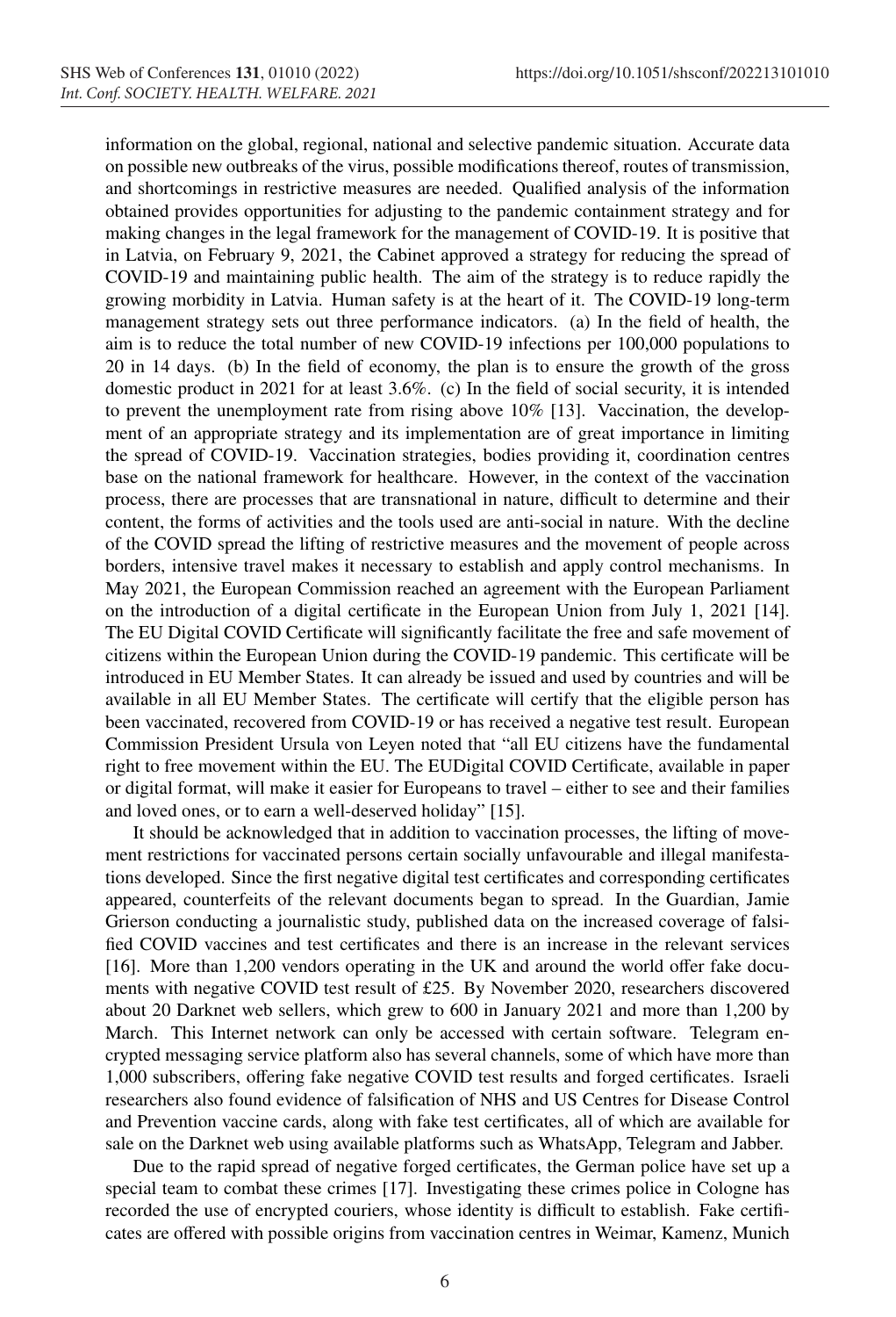and Hamburg. According to the Check Point Research centre, data counterfeit vaccine passports were sold on the black market for \$ 250 [18]. The procedure for obtaining passports is simple: illegal passport holders send personalized data and an appropriate deposit to a specific Telegram address, and the seller then sends the appropriate certificate to the recipient's e-mail. Users of these services have no guarantee that their personal data and accounts will not be used for further illegal activities against them. Separate studies show that Darknet advertising for COVID-19 vaccines has increased by more than 300% in the last three months. It must be acknowledged that it is difficult for the public to return to the previous restrictive provisions of COVID. Logically, a negative COVID test result or a vaccination certificate becomes the golden key that will release restrictions and allow people to move and blend with more freedom. This situation makes it possible for criminals and fraudsters to exploit people who are willing to take risks by using forged documents to gain this freedom.

### **3 Evaluation of the effectiveness of COVID-19 containment strategies**

It should be acknowledged that it is a bit premature to evaluate COVID-19 containment strategies at this time. COVID-19, including its new mutations, continues to spread. In this case, the strategies that are being targeted at limiting the spread of new virus strains should already be considered. However, based on the results of individual studies, insight into evaluation of these strategies can be provided. The importance of these past assessments is that it is possible to adjust and refine the appropriate COVID-19 containment strategies. Analyzing the summary, study results and various publications it must be concluded that most of the sources for diagnosing the effectiveness of COVID-19 containment measures are related to medical, pharmaceutical and epidemiological measures. The authors of the article will focus on the overall evaluation of the respective strategies without going into the above-mentioned areas.

The majority of Latvians (46%) evaluate the actions and decision of the government to combat COVID-19 positively [19]. At the same time, however, only a slightly lower number of respondents (43%) evaluate government actions and decisions in this area negatively. So the polarization of opinions and views can be detected. One tenth or  $11\%$  of the population does not have a specific opinion. At the same time, the actions of the government and its operational strategy were considered by many to be ineffective, ponderous and often unclear. Data from the research company "Kantar" in May show that 60% of Latvians surveyed admitted that they "lack clarity about the duration of the emergency, a transparent plan for how to get out of it and how the country will stabilize the economic downturn [20]. The results of in-depth interviews show that the population did not see the actions of the government as an important step in strengthening their security and safety. They relied more on themselves and their loved ones. Surveys generally showed that a large part of Latvian society complied with the decisions of the government on restrictions. According to the research centre's SKDS survey 80% of the population complied with the rules and restrictions [21]. Knowledge of the extent to which a restrictive strategy is acceptable to citizens is of importance. The vast majority  $-70\%$  – of respondents have found them to be appropriate. At the same time one in ten has assessed the restrictions as too strict and 15% of respondents do the opposite – they believe that the reins should have been tightened even more during the crisis. At the same time, more than half of respondents (59%) expressed the opinion that the Latvian government could hide important information about COVID-19). Similar opinions and views were expressed on the World Health Organization. It must be acknowledged, however, that a sufficient number of people have distrust of the information provided by the public administration,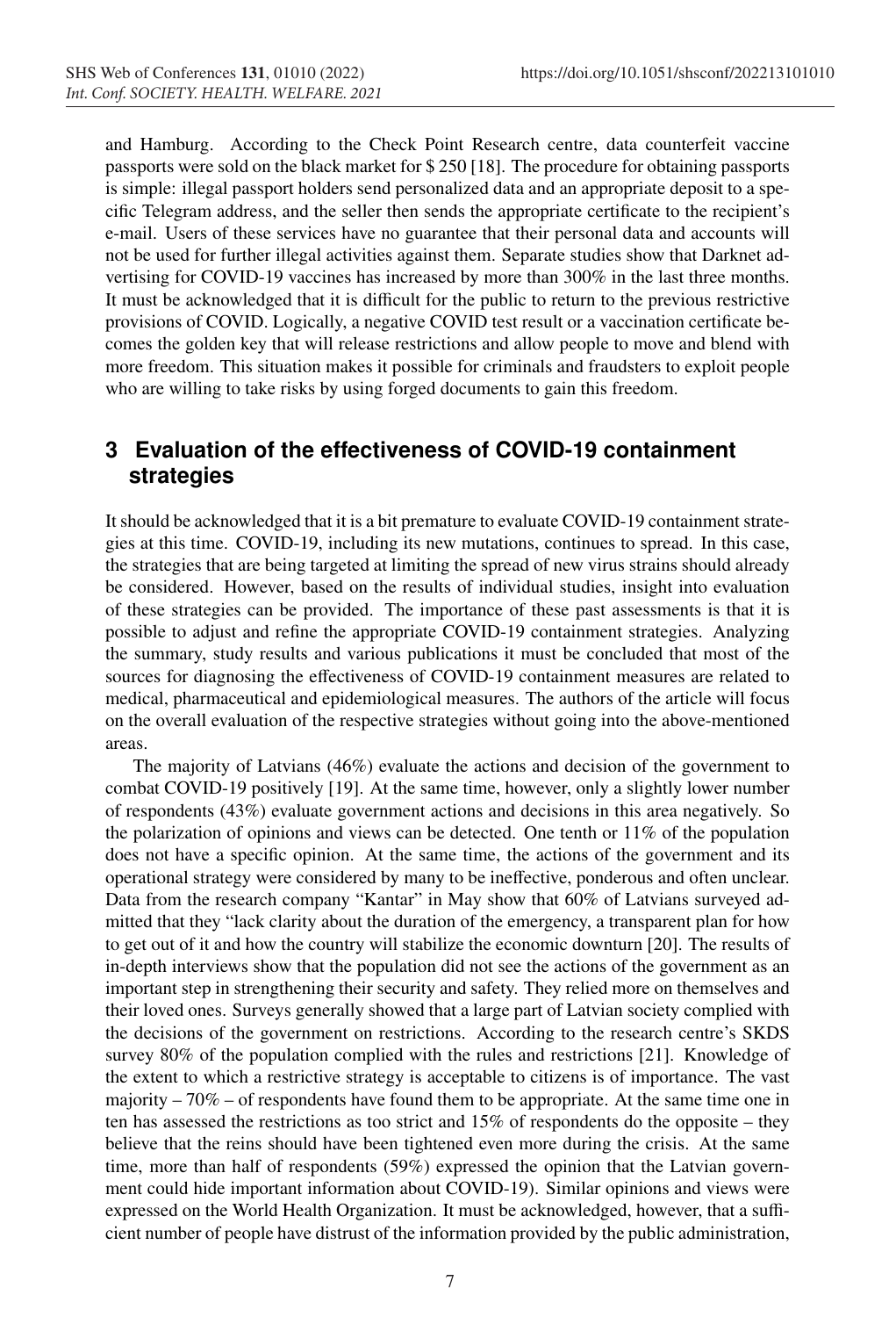the validity of the COVID-19 containment strategy. Appropriate institutions do not carry out full explanatory work. The Eurobarometer survey conducted at the end of May 2021 shows that 75% agree that vaccination against COVID-19 is the only way to end a pandemic [22]. In Europe as a whole more than two thirds of the population (69%) are either already vaccinated or want to get vaccinated as soon as possible. The vast majority (79%) plan to get vaccinated this year. The data on the extent to which citizens are satisfied with the way in which the EU has implemented its vaccination strategy are interesting (47% satisfied, 45% dissatisfied). The study confirms the polarization of opinions. At the same time people's perceptions of national action have been slightly more negative (46% satisfied, 49% dissatisfied).

It must be acknowledged that, in general, a large part of society does not see strategies of the government for long-term development. At the same time, it is not possible at present to draw objective conclusions about the effectiveness of pandemic management strategies. It can be assumed that in the second half of 2021 there could be a new wave of pandemic, which would be associated with more intensive travel of people, abstention from security and safety measures (distancing, wearing masks), widespread cultural and entertainment events. Therefore, not only global and national epidemiological safety strategies are needed, but also individual strategies, adjustment of individual behavioural patterns.

## **4 Conclusions**

- 1. In the field of containment of COVID-19 it is possible to identify different and diverse strategies, differentiated based on their coverage, the severity of the restrictive measures, as well as the pandemic development periods.
- 2. It is of importance to ensure that restrictive measures are proportionate to the rights and freedoms of individuals in the development and implementation of pandemic containment strategies.
- 3. Boston Consulting Group has a matter-of-fact constructive approach and distinguishes the following strategies: crush and contain; flatten and fight; sustain and support.
- 4. The experience of Europe and other regions shows that liberal, repressive and hybrid strategies are being implemented in the management of the pandemic. Acceptance and implementation of appropriate strategies relate to the epidemiological situation of countries, peculiarities of the legal system, cultural traditions, and technological possibilities.
- 5. It is necessary to admit that COVID-19 virus is modifying, new strains of the virus are developing, as well as their resistance to individual vaccines. The COVID-19 response strategy needs to include new unplanned activities in line with the new trends in the spread of the pandemic.
- 6. With the decline of the COVID spread the lifting of restrictive measures and the movement of people across borders, intensive travel makes it necessary to establish and apply control mechanisms. The digital certificate is being introduced in Europe confirming that the eligible person has been vaccinated, recovered from COVID-19 or has received a negative test result.
- 7. With the lifting of movement restrictions for vaccinated persons, certain socially unfavourable and illegal counterfeits of the relevant documents and the market for appropriate services, which determines a new type of proactive action for law enforcement authorities, began to spread.
- 8. Selection studies show that citizens have different attitudes towards the COVID-19 containment strategy of the government. Citizens do not have sufficient and convincing information about the actions of the government in managing the pandemic. The Eurobarometer surveys also show that, in general, government actions in Europe are more likely to be assessed negatively.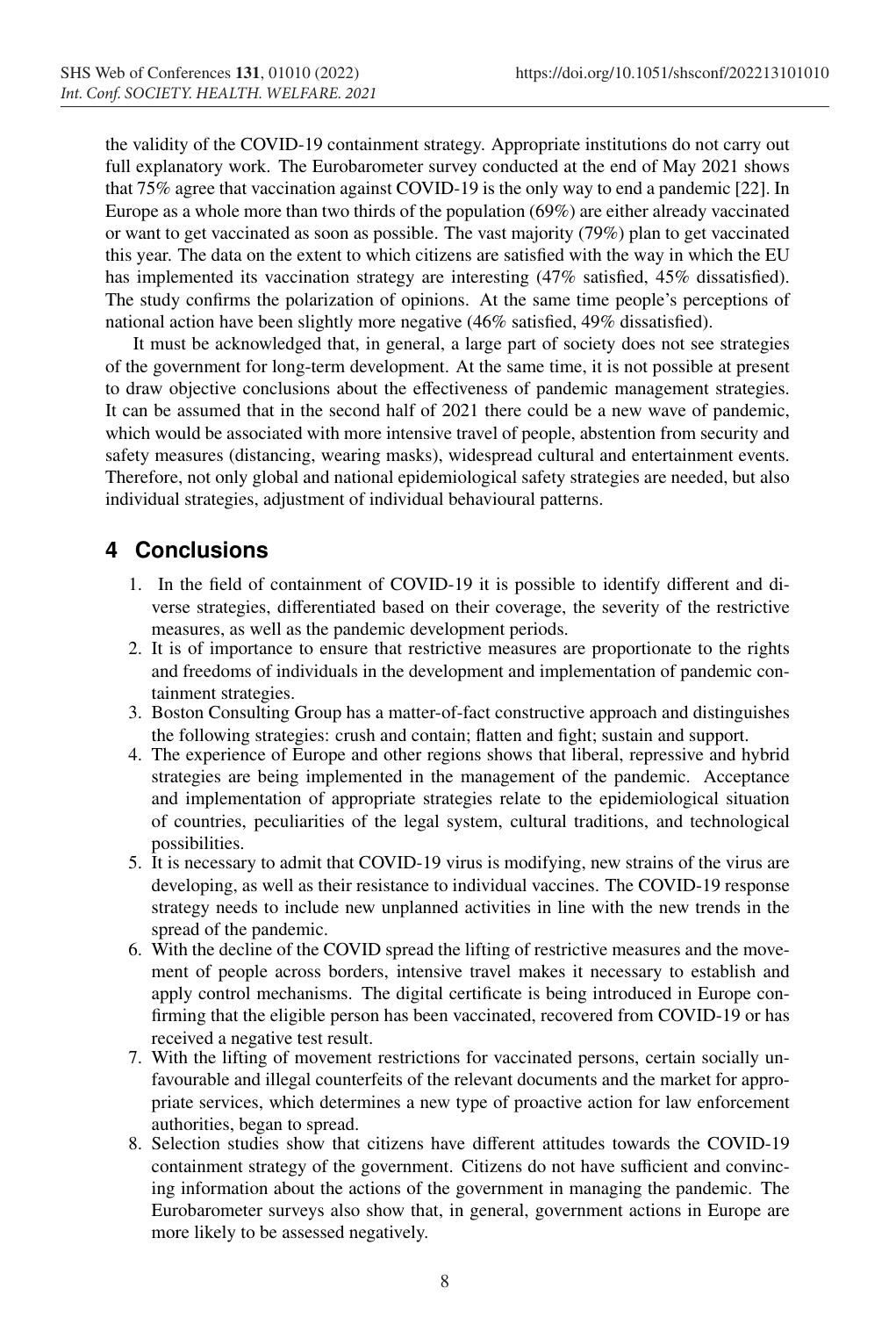#### **References**

- [1] Svešvārdu vārdnīca, Rīga, Avots, 862 (2008)
- [2] A. Vilks. Krimināltiesiskā politika: diskursa analize un attīstības perspektīvas. Rīga, Drukātava **67** (2013)
- [3] COVID-19 Strategy Update, Available: https://www.who.int/publications/m/item/covid-19-strategy-update [2020]. [Accessed: 5.05.2021]
- [4] Three Paths to the Future (2020). Available: https://www.bcg.com/publications/2020/ three-paths-to-the-future-post-covid-19 (2020). [Accessed: 10.05.2021]
- [5] Chang, Wen-Chen, Taiwan's Fight against COVID-19: Constitutionalism, Laws, and the Global Pandemic (2020). Available: https://verfassungsblog.de/taiwansfight-against-covid-19-constitutionalism-laws-and-the-global-pandemic/.]. [Accessed: 5.05.2021]
- [6] Taiwan Centers for Disease Control. Available: https://www.mohw.gov.tw/cp-4638- 51297-2.html. [Accessed: 12.05.2021]
- [7] Singapore planning for a new normal of living with endemic COVID-19: PM Lee Hsien Loong. Available: https://ifonlysingaporeans.blogspot.com/2021/06/singaporenew-normal-covid-19-pm-lee.html. [Accesed: 15.05.2021]
- [8] Singapuras amatpersonas nāk klajā ar stratēģiju cina ar Covid-19 celā uz "jauno normālo" (2021). Pieejams: https://www.apollo.lv/7281170/singapurasamatpersonas-nak-klaja-ar-strategiju-cina-ar-covid-19-cela-uz-jauno-normalo. [Accessed: 12.05.2021]
- [9] B. Travica. Containment Strategies for COVID-19 Pandemic (2020). Available:: https://ssrn.com/abstract=3604519. [Accesed: 22.04.2021]
- [10] L. Brilliant, L. Danzig, K. Oppenheimer, A. Mondal, R. Bright, W. Lipkin, A Strategy for the Long Fight Against COVID-19 (2021). Available: https://www.foreignaffairs.com/articles/united-states/2021-06-08/coronavirus-strategyforever-virus 2021. [Accessed: 1.06.2021]
- [11] Aptauja: 42% Latvijas iedzīvotāju neplāno vakcinetīes pret Covid-19 (2021). Pieejams: https://skaties.lv/zinas/latvija/sabiedriba/aptauja-42-latvijas-iedzivotaju-neplanovakcineties-pret-covid-19/. [Accessed: 25.05.2021]
- [12] WHO Director-General'sopeningremarksattheMemberStateInformationSessionon COVID-19 - 10 June 2021. Available: https://www.who.int/directorgeneral/speeches/detail/who-director-general-s-opening-remarks-at-the-memberstate-information-session-on-covid-19–10-june-2021. [Accessed: 20.06.2021]
- [13] Strategija par nepieciešamo pasākumu kopumu Covid-19 infekcijas izplatības pārvaldīšanai 2021. gadam (2021). Available: https://www.mk.gov.lv/sites/mk/files/media\_file/strategija-covid-19-parvaldisanai-2021.pdf. [Accessed"13.05.2021]
- [14] EU Digital COVID Certificate (2021). Available: https://ec.europa.eu/commission/presscorner/detail/en/IP\_21\_2721. [Accessed: 16.05. 2021]
- [15] EU Digital COVID Certificate (2021). Available: https://ec.europa.eu/commission/presscorner/detail/en/ip\_21\_2593. [Accessed: 24.05.2021]
- [16] J. Grierson, Fake Covid vaccine and test certificate market is growing, researchers say (2021). Available: https://www.theguardian.com/world/2021/may/16/fake-covidvaccine-and-test-certificate-market-is-growing-researchers-say. [Accessed: 30.06. 2021]